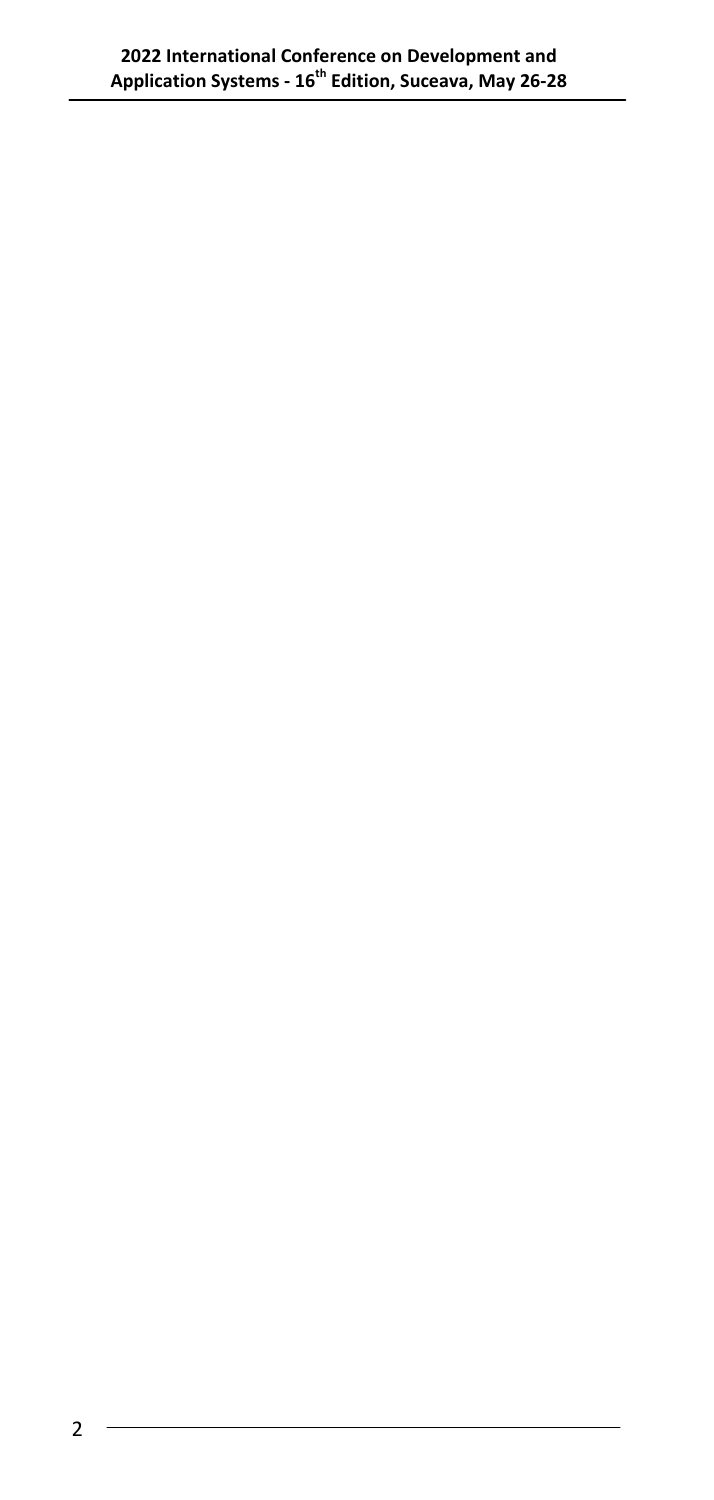The  $16<sup>th</sup>$  International Conference on **Development and Application Systems** (DAS), organized biennially by *the Faculty of Electrical Engineering and Computer Science, Stefan cel Mare University of Suceava*, has four sections:

#### **A ‐ Systems, Process Control and Automation**

#### **B ‐ Communications and Computer Networks**

#### **C ‐ Electronics and Computer Aided Engineering**

#### **D ‐ Software Engineering and Information Technologies**

The scope of the Conference is to bring together specialists from universities, research institutes and companies for useful ideas exchanges regarding concerns in their domains. The latest progresses in these fields, as well as the newest scientific and technical results, will be presented and discussed during the Conference.

Participant registration will take place at Registration Desk at USV, Building D, 1st Floor, on May 25 between 4:00 PM and 8:00 PM and on May 26, between 8:00 AM and 11:30 AM, at Building E, Aula.

#### CONTACT INFORMATION

| Phone:  | $+(40) - 230 - 524 - 801$ |
|---------|---------------------------|
| Phone:  | $+(40) - 744 - 429 - 378$ |
| Phone:  | $+(40) - 745 - 594 - 640$ |
| Fax:    | $+(40) - 230 - 524 - 801$ |
| Web:    | www.dasconference.ro      |
| E-mail: | das@eed.usv.ro            |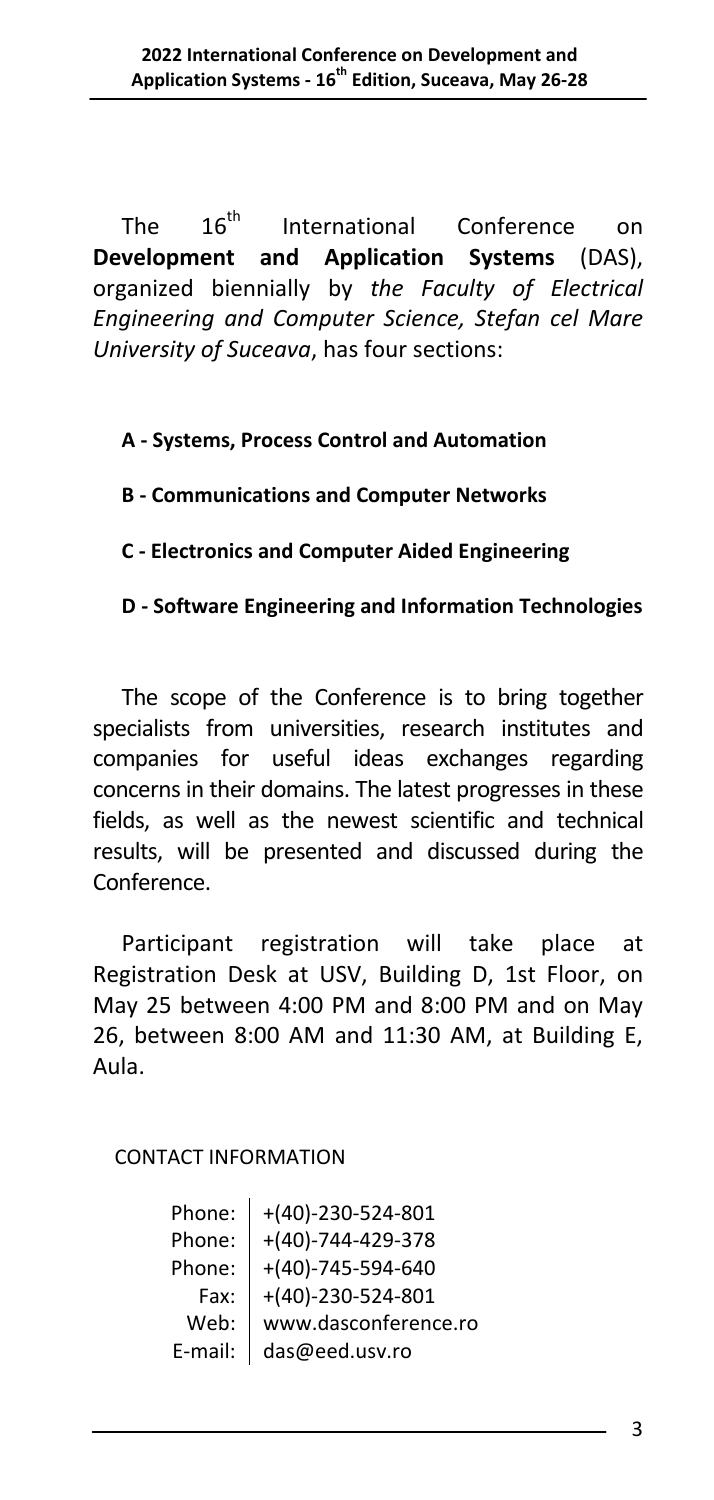**Thursday ‐ May 26, 2022** *– Day Summary*

**10:00 ‐ 10:30 Opening Ceremony**

*USV, Building E, Aula*

**10:30 ‐ 11:30 Plenary Session**

*USV, Building E, Aula*

**11:30 ‐ 11:45 Coffee break**

*USV, Building E, Aula*

**11:45 ‐ 12:45 Plenary Session**

*USV, Building E, Aula*

**13:00 ‐ 14:30 Lunch break**

*Restaurant Vivendi ‐ @RestaurantVivendi*

**14:45 ‐ 17:45 Technical Session A**

*Details about paper presentation schedule for Section A on page 11*

### **16:15 ‐ 16:30 Coffee break**

*USV, Building E, Aula*

### **17:45 ‐ 18:15 Technical Session C**

*Details about paper presentation schedule for Section C on page 14*

## **19:30 ‐ 23:00 Cocktail Party**

*Restaurant Vivendi ‐ @RestaurantVivendi*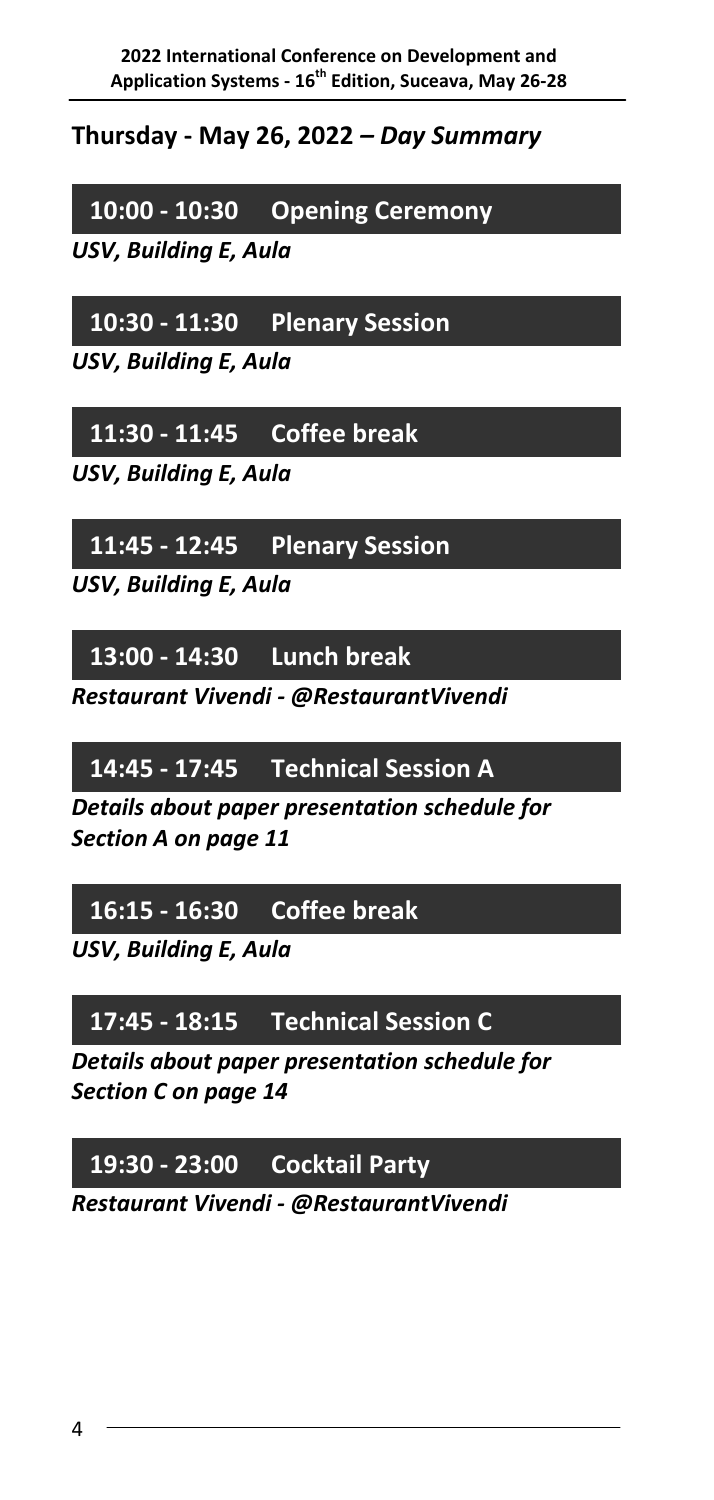### **Friday ‐ May 27, 2022** *– Day Summary*

### **09:00 ‐ 11:00 Technical Session B**

*Details about paper presentation schedule for Section B on page 15*

### **11:00 ‐ 11:15 Coffee break**

*USV, Building E, Aula*

### **11:15 ‐ 12:45 Technical Session D**

*Details about paper presentation schedule for Section D on page 17*

### **12:45 ‐ 14:30 Lunch break**

*Restaurant Vivendi ‐ @RestaurantVivendi*

### **14:30 ‐ 15:45 Technical Session D**

*Details about paper presentation schedule for Section D on page 18*

### **17:00 ‐ 17:30 H&S 2022 Award Ceremony**

*USV, Building E, Atrium*

## **19:30 ‐ 23:00 Official Dinner**

*Mandachi Hotel & Spa*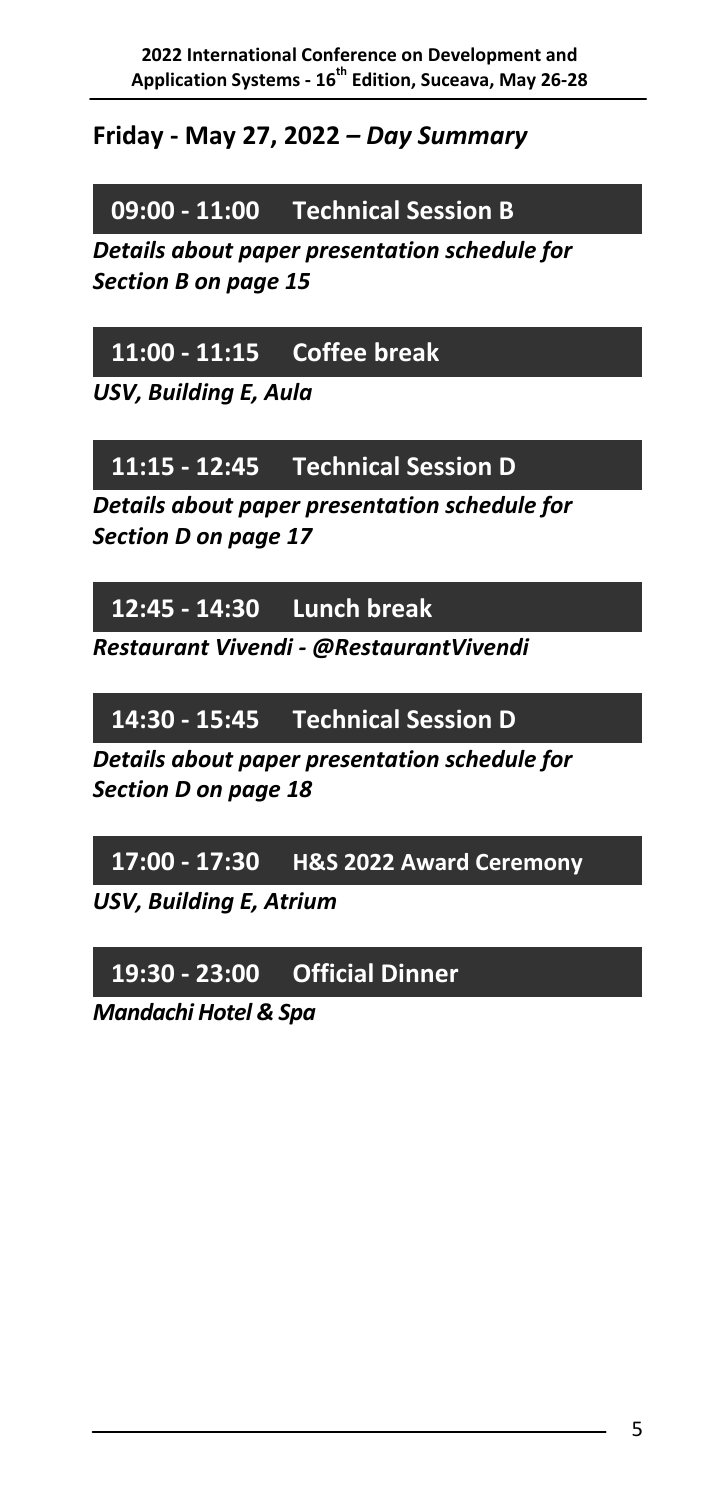#### **Saturday ‐ May 28, 2022** *– Day Summary*

**10:00 ‐ 10:00 Departure from Suceava**

*The transport from Suceava to Sucevita will be provided by the organizers. The bus will leave the parking lot in front of the Buildings A/D, USV campus, at 10:00AM.*

### **10:00 ‐ 12:30 Monasteries Tour**

### **13:00 ‐ 15:00 Traditional Lunch**

*Hotel Sofia Sucevita*

### **16:00 ‐ 18:30 Departure to Suceava**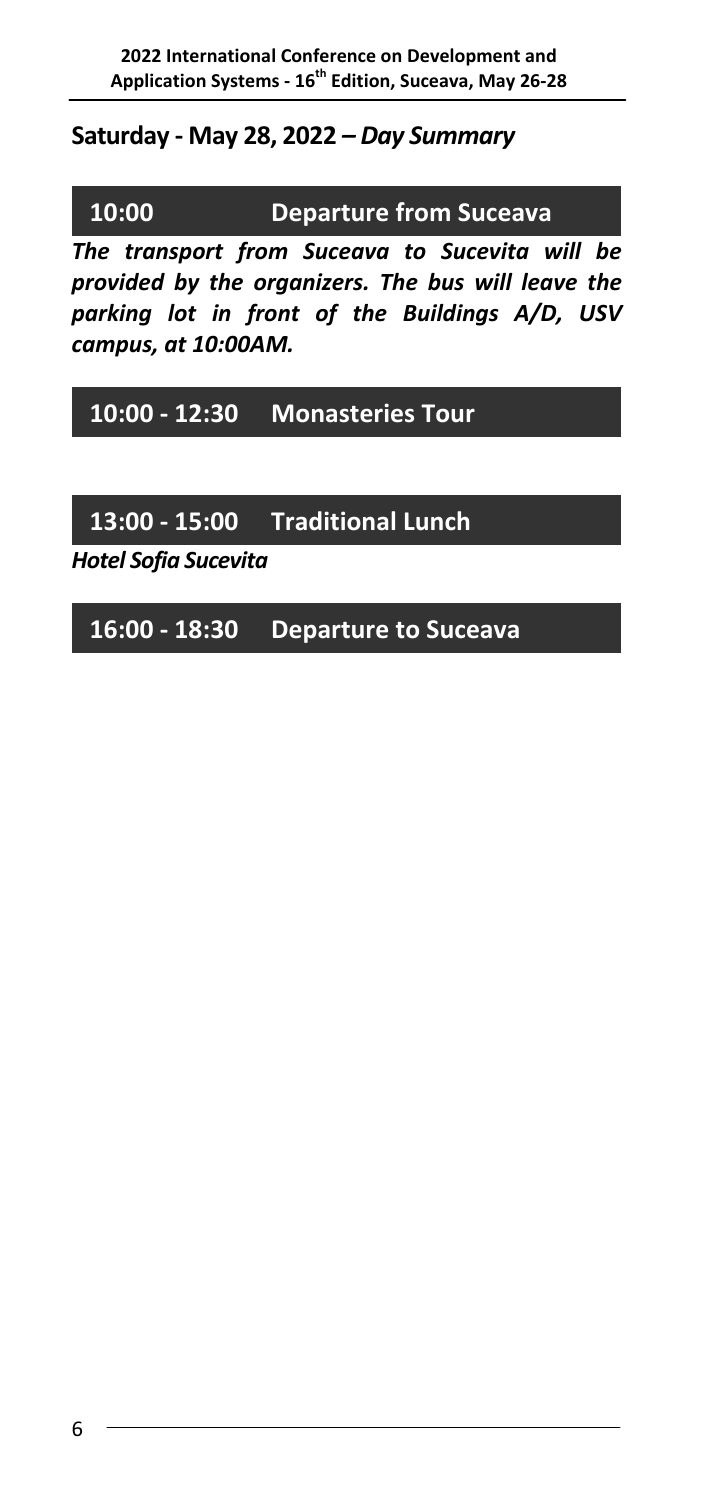### **Thursday ‐ May 26, 2022** *USV, Building E, Aula*

### **10:00 ‐ 10:15 Opening Ceremony**

*Welcome message addressed by* **Adrian GRAUR** DAS 2022 Conference Chair

#### **Valentin POPA**

Rector of the Stefan cel Mare University of Suceava **Mihai DIMIAN**

Vice‐Rector of the Stefan cel Mare University of Suceava

### **10:15 ‐ 10:30 Main sponsor address**

*Collaborative research & innovation to support tech transfer* **Cristian PATACHIA** Development & Innovation Manager Orange Romania

### **10:30 ‐ 11:30 Plenary Session 1**

#### **Keynote Address ‐‐‐‐‐‐‐‐‐**

*NDE 4.0: Testing and Evaluation in the Digital Ecosystem* **Nathan IDA** IEEE Fellow Department of Electrical and Computer Engineering University of Akron, USA

#### **Keynote Address ‐‐‐‐‐‐‐‐‐**

*Inside Neural Networks* **Detlef STREITFERDT**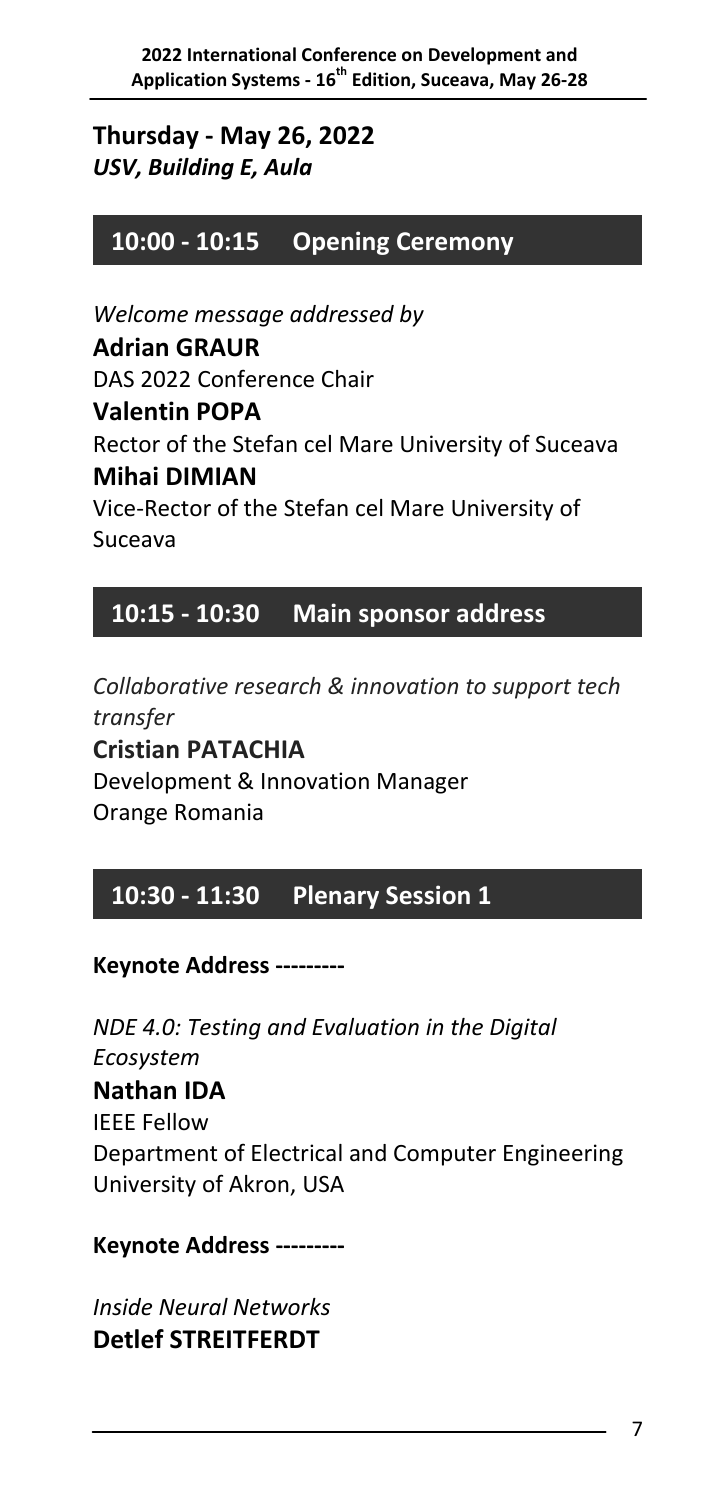Ilmenau University of Technology, Department of Computer Science and Automation, Ilmenau, GERMANY

**11:30 ‐ 11:45 Coffee break**

### **11:45 ‐ 12:45 Plenary Session 2**

**Keynote Address ‐‐‐‐‐‐‐‐‐** 

*Predictive Control for Power Converters and Drives ‐ Concepts, Applications and Trends*

### **Ralph M. KENNEL**

IEEE Senior Member Department of Electrical Engineering and Information Technology, Technical University of Munich, GERMANY

#### **Keynote Address ‐‐‐‐‐‐‐‐‐**

*In‐Memory Computing Architectures for Robot Vision and Computer Vision Applications*

#### **Jorge DIAS**

Institute of Systems and Robotics from the University of Coimbra, PORTUGAL

### **12:45 ‐ 14:30 Lunch break**

*Restaurant Vivendi ‐ @RestaurantVivendi*

### **14:30 ‐ 17:30 Technical Session A**

**16:00 ‐ 16:15 Coffee break**

**17:30 ‐ 18:00 Technical Session C**

### **19:30 ‐ 23:00 Cocktail Party**

*Restaurant Vivendi ‐ @RestaurantVivendi*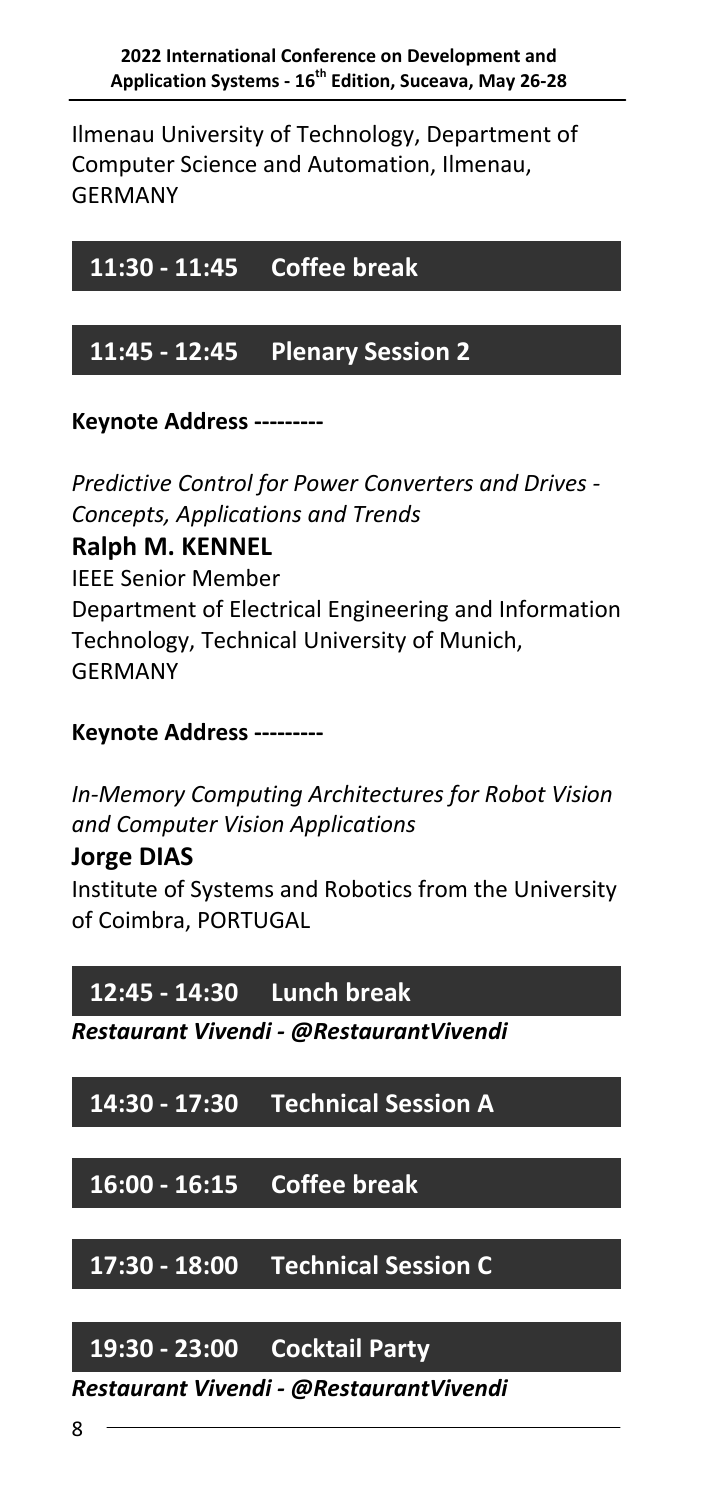**Friday ‐ May 27, 2022** *USV, Building E, Aula*

**09:00 ‐ 11:00 Technical Session B**

**11:00 ‐ 11:15 Coffee break**

**11:15 ‐ 15:30 Technical Session D**

**12:45 ‐ 14:30 Lunch break**

*Restaurant Vivendi ‐ @RestaurantVivendi*

## **19:30 ‐ 23:00 Official Dinner**

*Mandachi Hotel & Spa*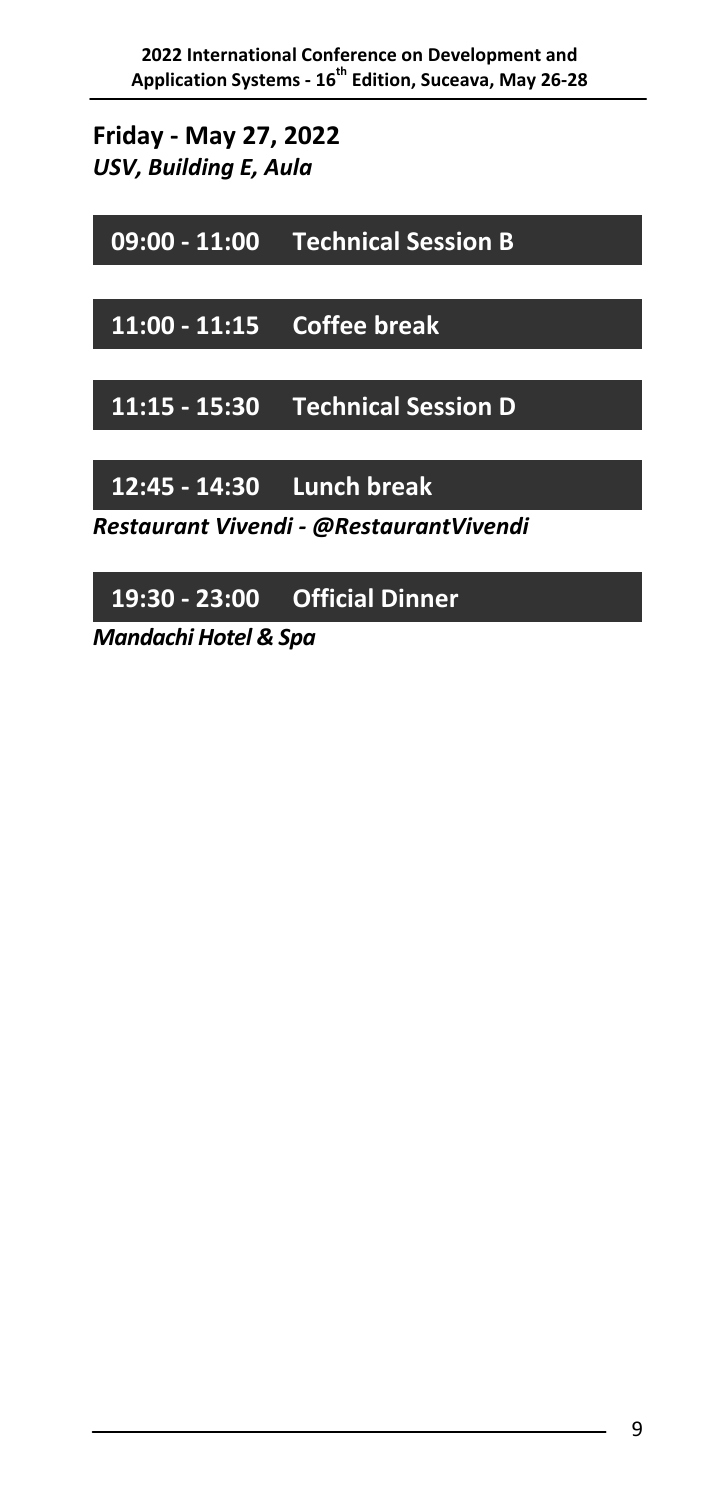#### **Thursday ‐ May 26, 2022** *USV, Building D, ADH*

### **14:30 ‐ 15:30 Workshop**

*"About technology & innovation with Orange" Ioan CONSTANTIN, Cyber Security Expert Cristian PATACHIA, Development & Innovation Manager Orange Romania*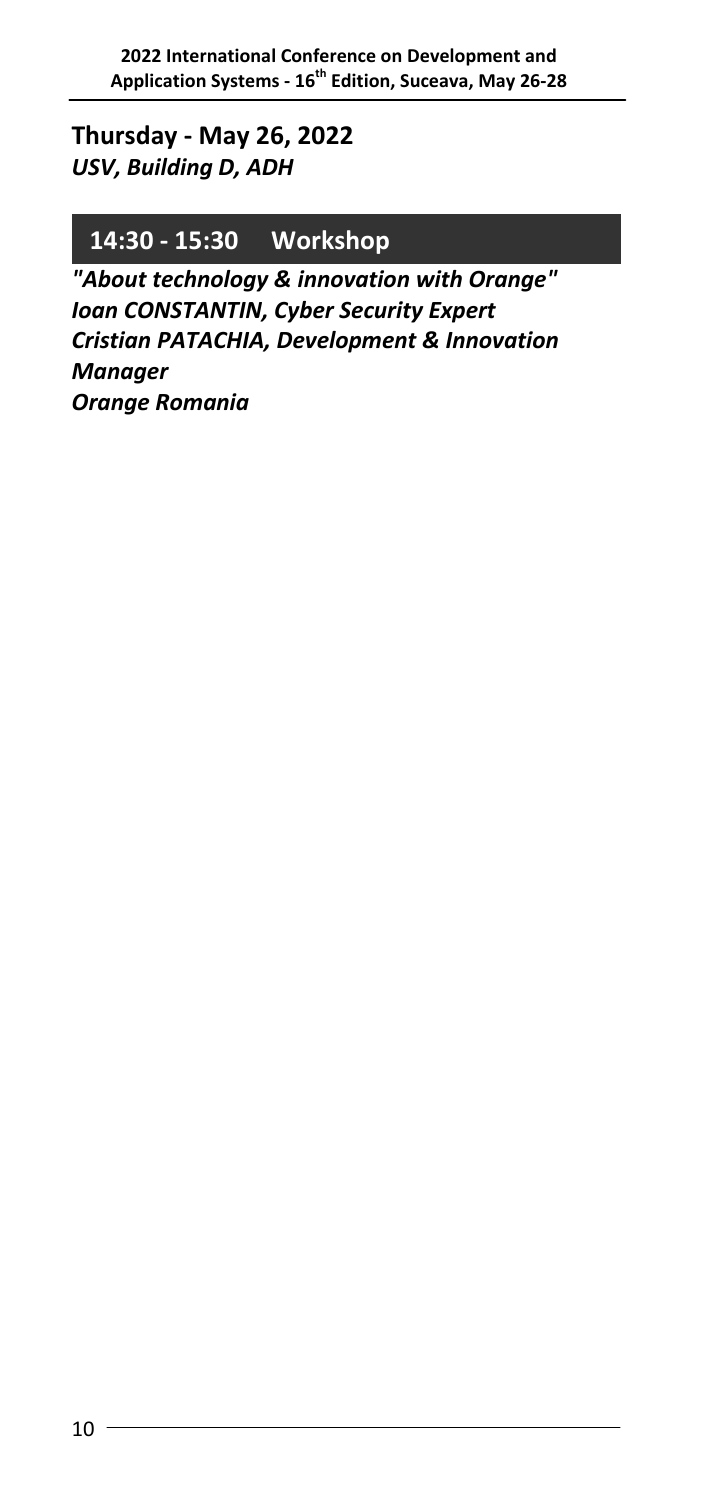### **Thursday ‐ May 26, 2022**

*Location: USV, Building E, Aula*

# **Technical Session**

**Section A: Systems, Process Control and Automation**

### **14:30 ‐ 17:30 Section A**

#### *Session Co‐Chairs*

**Iulian BIROU**  *Technical University of Cluj‐Napoca, Romania* **Cornel TURCU** *Stefan cel Mare University of Suceava, Romania* **Mihai RATA** *Stefan cel Mare University of Suceava, Romania*

#### **Paper ID: A28 ‐ 14:30 ‐ 14:45**

*CPU Execution Time Analysis based on RISC‐V ISA Simulators: A Survey* Nicolai IUGA<sup>1</sup>, Ionel ZAGAN<sup>1,2</sup>, Vasile Gheorghita GAITAN<sup>1,2</sup> <sup>1</sup> Faculty of Electrical Engineering and Computer Science, Stefan cel Mare University, Suceava, Romania<br><sup>2</sup> Integrated Center for Research, Development and Innovation in Advanced Materials, Nanotechnologies, and Distributed Systems for Fabrication and Control (MANSiD) Stefan cel Mare University of Suceava, Romania

#### **Paper ID: A30 ‐ 14:45 ‐ 15:00**

*Review of thermal performance enhancement of Solar Air Heater using shapes on absorber plate* Visarion‐Cătălin IFRIM, Teodor POP Faculty of Electrical Engineering and Computer Science Stefan cel Mare University, Suceava, Romania

#### **Paper ID: A31 ‐ 15:00 ‐ 15:15**

*Review of thermal performance enhancement of Solar Air Heater using baffles on absorber plate* Visarion‐Cătălin IFRIM, Oana Vasilica GROSU Faculty of Electrical Engineering and Computer Science Stefan cel Mare University, Suceava, Romania

**A**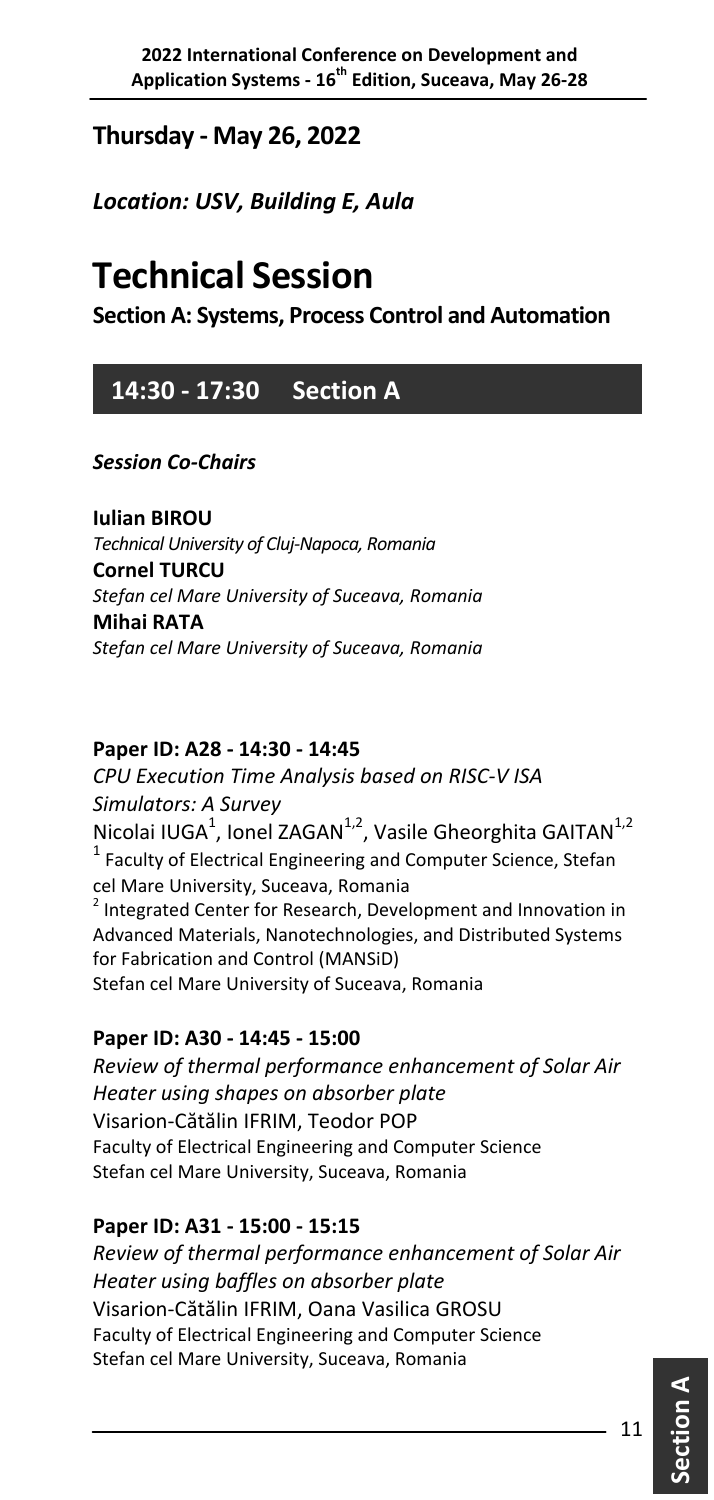#### **Paper ID: A40 ‐ 15:15 ‐ 15:30**

*Simulated Test Environment for Low Voltage and Medium Voltage Distribution Cell Monitoring Systems* Radu FECHET, Adrian GRAUR, Marius PRELIPCEANU, Dragos VICOVEANU Faculty of Electrical Engineering and Computer Science Stefan cel Mare University, Suceava, Romania

#### **Paper ID: A45 ‐ 15:30 ‐ 15:45**

*A Method of Hardware Implementation of Membrane Computing Architecturesfor Mobile Robot Control* Victor ABABII, Viorica SUDACEVSCHI, Viorel CARBUNE, Silvia MUNTEANU, Victoria ALEXEI, Victor LASCO Technical University of Moldova, Chisinau, Republic of Moldova

#### **Paper ID: A48 ‐ 15:45 ‐ 16:00**

*Harmonics of the Component Formed by Pairs of Alternative Unitary Step, Symmetrical Regarding the Central Step of the PWM Inverter Output Voltage* Virgil MAIER, Sorin G. PAVEL, Horia G. BELEIU, Tudor S. PAVEL Technical University of Cluj‐Napoca, Romania

### **// Coffee break 16:00 – 16:15**

#### **Paper ID: A58 ‐ 16:15 ‐ 16:30**

*Analysis of Server Solutions Used for Microclimate Surveillance in LV / MV Switchgear Cells* Radu FECHET, Adrian GRAUR, Marius PRELIPCEANU, Dragos **VICOVEANU** Faculty of Electrical Engineering and Computer Science Stefan cel Mare University, Suceava, Romania

#### **PaperID: A24 ‐ 16:30 ‐ 16:45**

*Synthesis of PID Algorithm for Speed Control of the DC Motor* Irina COJUHARI, Ion FIODOROV, Bartolomeu IZVOREANU, Dumitru MORARU Technical University of Moldova, Chisinau, Republic of Moldova

#### **PaperID: A25 ‐ 16:45 ‐ 17:00**

*Low Noise Current Controller Design for Table‐level Balance Robot'sJoint* Xuanhong LIAO $^1$ , Shaojie SHEN $^1$ , Zexiang LI $^1$ , Lei YU $^2$ <sup>1</sup> Department of Electronic and Computer Engineering Hong Kong University of Science and Technology, China <sup>2</sup> School of Information Science and Engineering, Northeastern University, Shenyang, China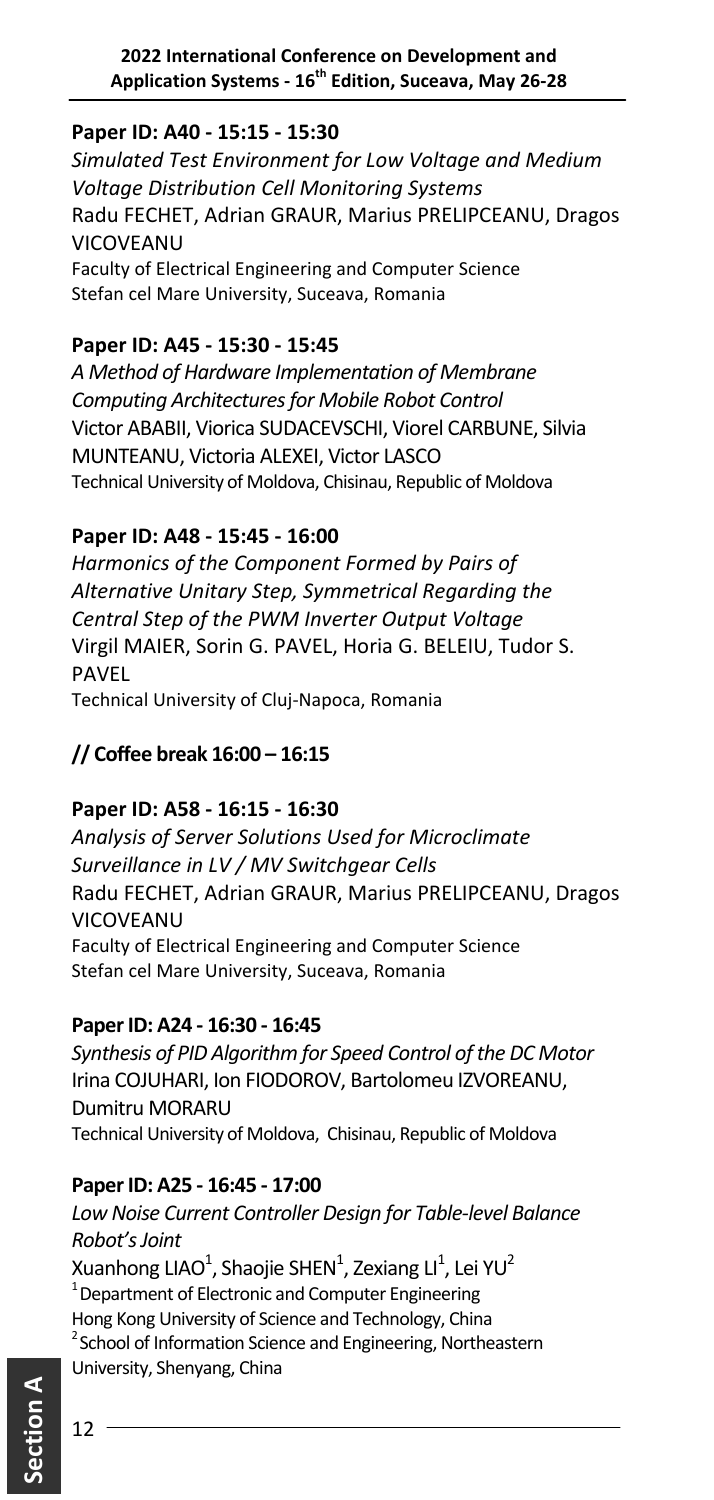#### **Paper ID: A39 ‐ 17:00 ‐ 17:15**

*Septic‐convolution Kernel ‐ Comparative Analysis of the Interpolation Error* Natasa SAVIC $^1$ , Zoran MILIVOJEVIC $^1$ , Bojan PRLINCEVIC $^2$ , Dijana KOSTIC<sup>1</sup> <sup>1</sup> Academy of Applied Technical and Preschool Studies Niš, Serbia <sup>2</sup> Kosovo and Metohija Academy of Applied Studies Leposavić, Serbia

#### **Paper ID: A54 ‐ 17:15 ‐ 17:30**

*Design and Development of an Autonomous Robot* Alin Ilie STINGU<sup>1</sup>, Mihaela Codruta ANCUTI<sup>1</sup>, Cristian  $SANDU<sup>2</sup>$ 

 $\frac{1}{1}$  Politehnica University of Timisoara, Romania<br> $\frac{2}{1}$  QuadriBot SAS, Rocquencourt, France

**Section**

**A**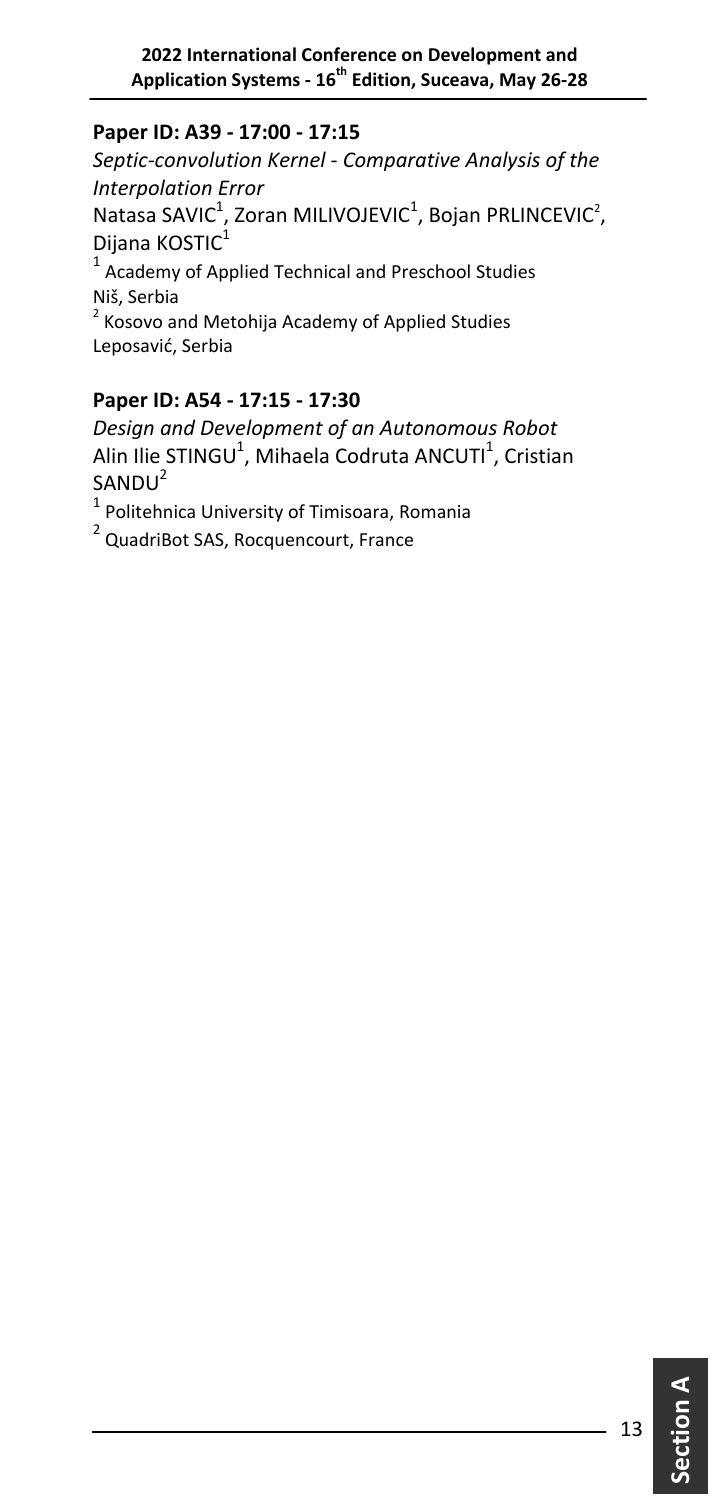### **Thursday ‐ May 26, 2022**

*Location: USV, Building E, Aula*

# **Technical Session**

**Section C: Electronics and Computer Aided Engineering**

### **17:30 ‐ 18:00 Section C**

*Session Co‐Chairs*

**Nicolae Dumitru ALEXANDRU** *Gheorghe Asachi Technical University of Iaşi, Romania* **Alin Dan POTORAC** *Stefan cel Mare University of Suceava, Romania*

#### **Paper ID: C12 ‐ 17:30 ‐ 17:45**

*Improved Single‐LED Pulse Oximeter Design Based on Multi‐ Wavelength Analysis* Catălin BEGUNI<sup>1,2</sup>, Alin-Mihai CĂILEAN<sup>1,2,3</sup>, Sebastian-Andrei AVĂTĂMĂNIȚEI<sup>1,2</sup>, Mihai DIMIAN<sup>1,2</sup>  $1$  Faculty of Electrical Engineering and Computer Science Stefan cel Mare University, Suceava, Romania <sup>2</sup> Integrated Center for Research, Development and Innovation in Advanced Materials, Nanotechnologies, and Distributed Systems for Fabrication and Control (MANSiD) Stefan cel Mare University of Suceava, Romania <sup>3</sup> Laboratoire d'Ingénierie des Systèmes de Versailles, Paris‐Saclay University, 78140, Vélizy‐Villacoublay, France

#### **Paper ID: C17 ‐ 17:45 ‐ 18:00**

*Multilevel Power Electronic Systems Adjusted by Algorithms of Multi‐Zone Space‐Vector Modulation: A Survey* Valentin OLESCHUK, Mihai TIRSU, Irina VASILIEV Institute of Power Engineering of Moldova, Chisinau, Republic of Moldova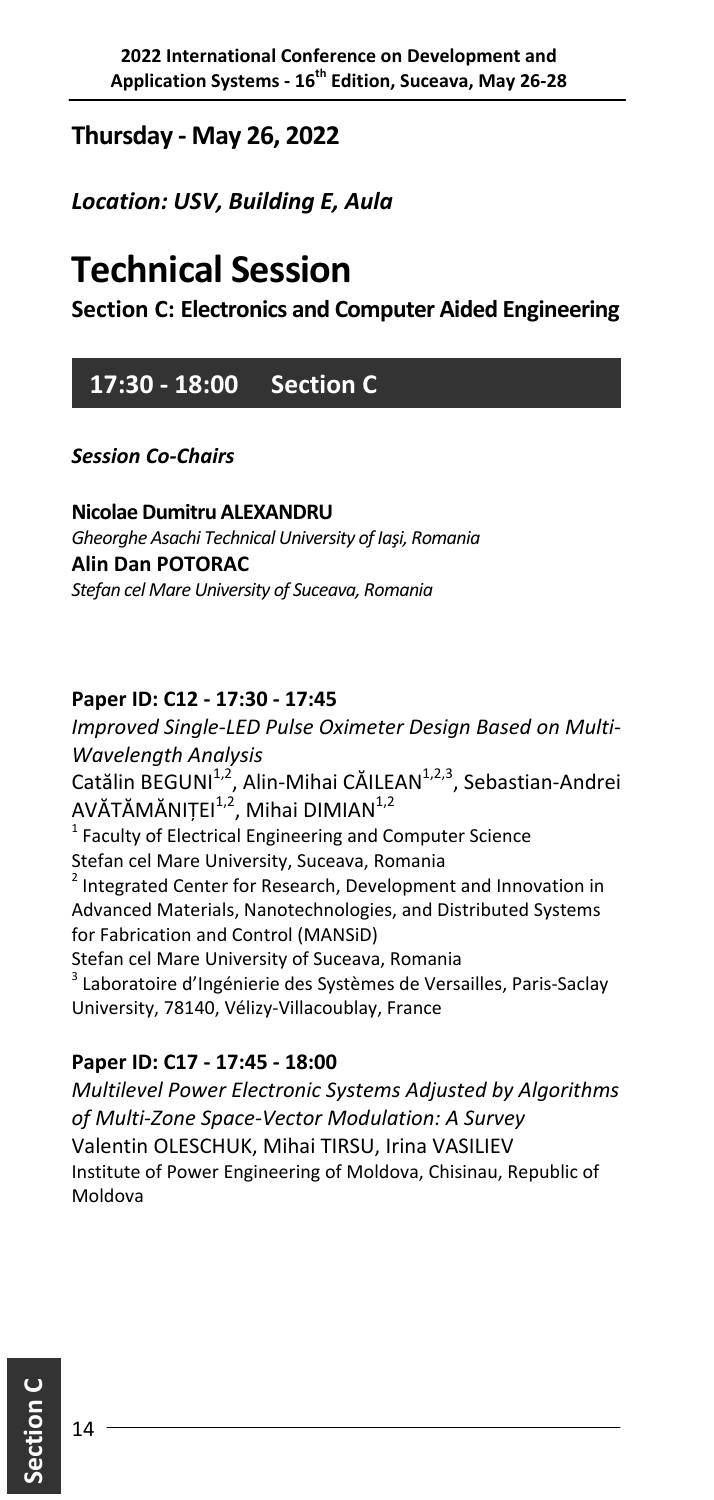**Friday ‐ May 27, 2022**

*Location: USV, Building E, Aula*

# **Technical Session**

**Section B: Communications and Computer Networks**

### **09:00 ‐ 11:00 Section B**

*Session Co‐Chairs*

**Nicolae Dumitru ALEXANDRU** *Gheorghe Asachi Technical University of Iaşi, Romania* **Alin Dan POTORAC** *Stefan cel Mare University of Suceava, Romania*

#### **Paper ID: B16 ‐ 09:00 ‐ 09:15**

*Improving ModBus Extension performance using PRU unit from Sitara AM335x* Cornel VENTUNEAC, Vasile Gheorghita GAITAN, Catalin LUPU Stefan cel Mare University of Suceava, Romania

#### **Paper ID: B26 ‐ 09:15 ‐ 09:30**

*New Snort rule for detection and prevention of SMTP e‐mail bomb attacks* Andrei‐Daniel TUDOSI, Doru Gabriel BALAN, Alin Dan POTORAC Stefan cel Mare University of Suceava, Romania

#### **Paper ID: B34 ‐ 09:30 ‐ 09:45**

*Secure network architecture based on distributed firewalls* Andrei‐Daniel TUDOSI, Doru Gabriel BALAN, Alin Dan POTORAC Stefan cel Mare University of Suceava, Romania

#### **Paper ID: B36 ‐ 09:45 ‐ 10:00**

*Evaluation of a new spectrum sensing technique for Internet of Things: An AI approach* Partemie M. MUTESCU<sup>1</sup>, Alexandru LAVRIC<sup>1</sup>, Adrian I. PETRARIU<sup>1,2</sup>, Valentin POPA<sup>1</sup>  $1$  Stefan cel Mare University of Suceava, Romania

**Section**

**B**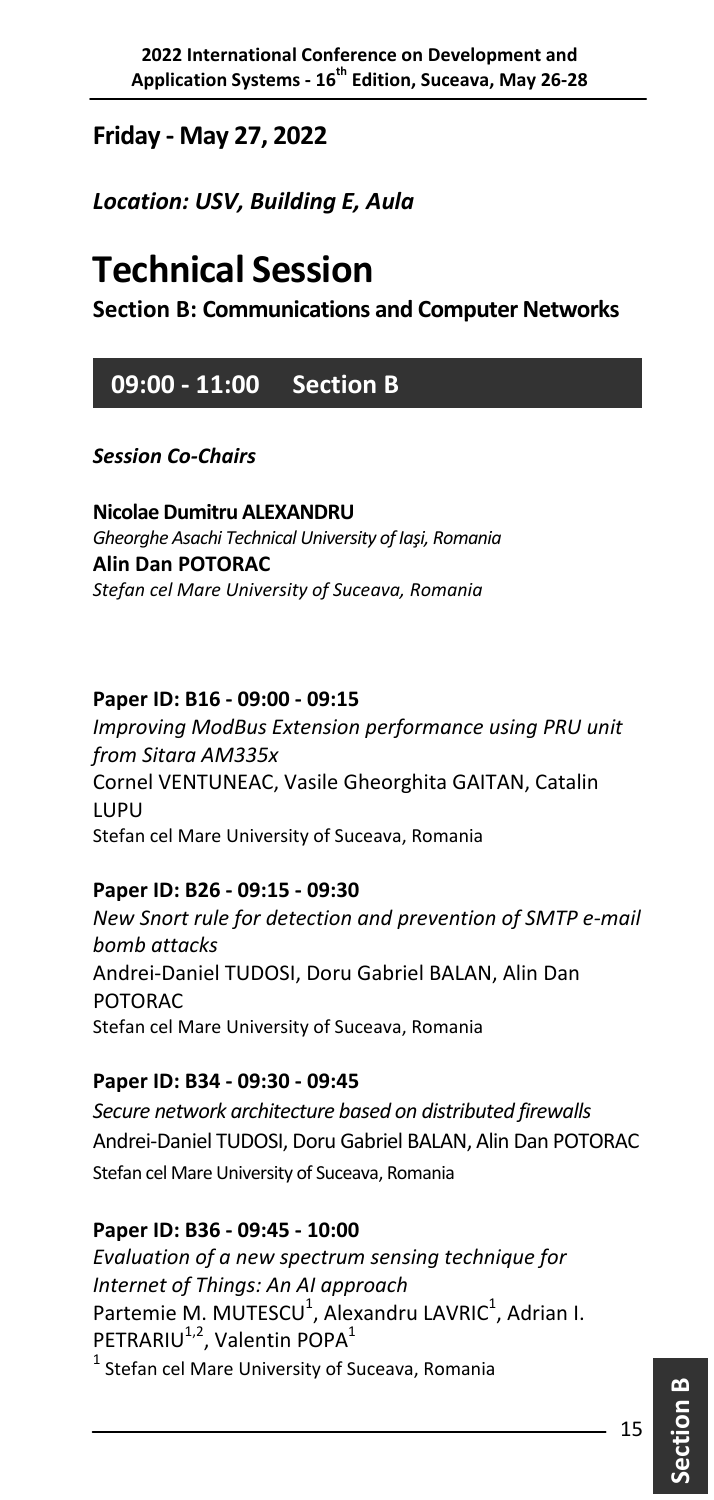<sup>2</sup> MintViz Lab, MANSiD Research Center, Stefan cel Mare University of Suceava, Romania

#### **Paper ID: B37 ‐ 10:00 ‐ 10:15**

*Phase Shift Effects Analysis on Radiation Pattern of a Ground Plane Antenna Array* Cezar-Ion ADOMNITEI<sup>1</sup>, Cezar-Eduard LESANU<sup>1</sup>, Adrian DONE<sup>1</sup>, Mihai DIMIAN<sup>1</sup>, Iulian CHIUCHISAN<sup>1</sup>, Ang YU<sup>2</sup> <sup>1</sup> Stefan cel Mare University of Suceava, Romania <sup>2</sup> Carolina University, Winston-Salem, United States of America

#### **Paper ID: B38 ‐ 10:15 ‐ 10:30**

*Long‐Wire Directive S‐band Antenna* Cezar‐Ion ADOMNITEI, Cezar‐Eduard LESANU, Adrian DONE Stefan cel Mare University of Suceava, Romania

#### **Paper ID: B46 ‐ 10:30 ‐ 10:45**

*Zero‐Trust Cybersecurity Approach for Dynamic 5G Network Slicing with Network Service Mesh and Segment‐Routing over IPv6* Bruno DZOGOVIC<sup>1</sup>, Bernardo SANTOS<sup>1</sup>, Ismail HASSAN<sup>1</sup>, Boning FENG<sup>1</sup>, Van Thuan DO<sup>1,2,3</sup>, Niels JACOT<sup>2</sup> 1 Oslo Metropolitan University, Oslo, Norway <sup>2</sup> Wolffia AS, Oslo, Norway / Oulu, Finland <sup>3</sup> Telenor Research, Telenor ASA, Norway

#### **Paper ID: B50 ‐ 10:45 ‐ 11:00**

*Comparative Analysis of The Performance of the Algorithmsfor the Filling in the Missing Value that Can Be Used in the Predictive Maintenance System of the UAVs* Dragos‐Alexandru ANDRIOAIA, Vasile Gheorghita GAITAN Stefan cel Mare University of Suceava, Romania

#### **// Coffee break 11:00 – 11:15**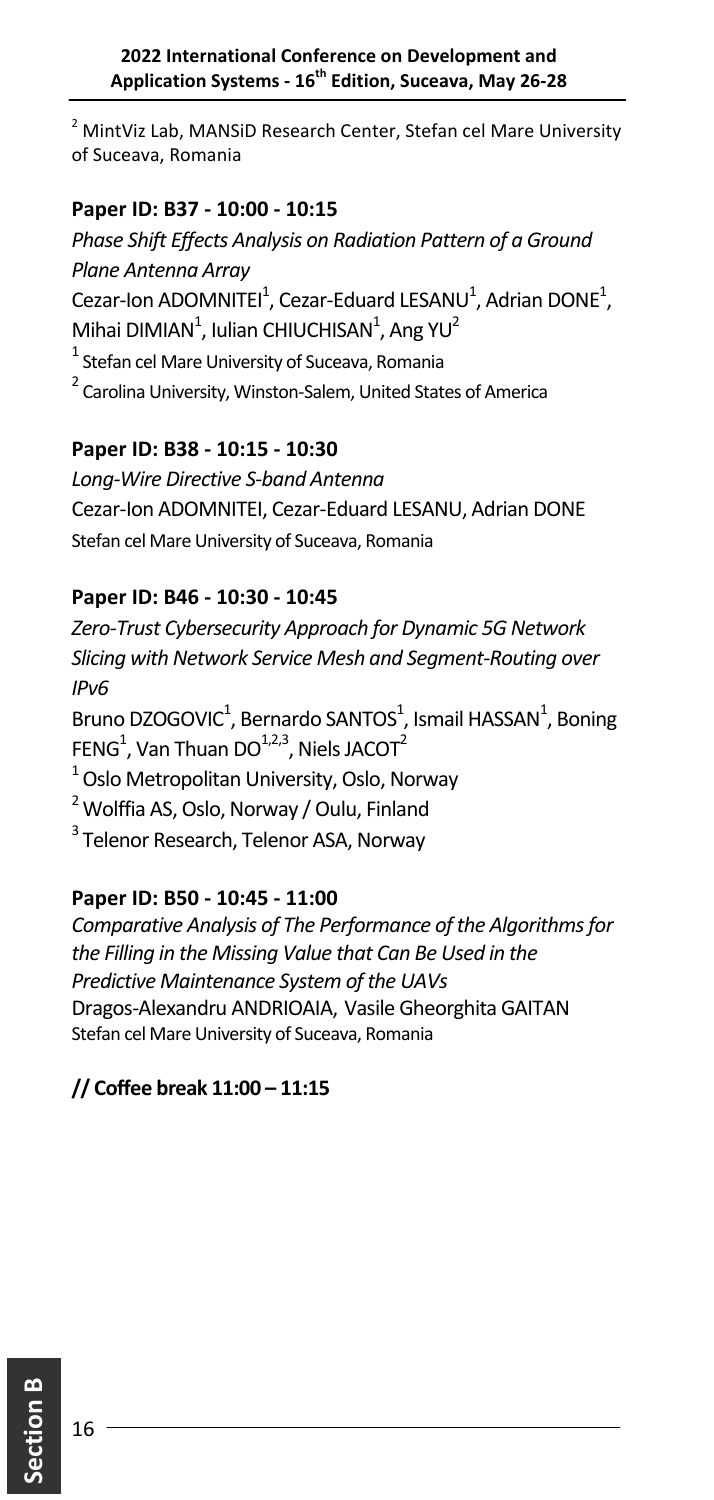## **Friday ‐ May 27, 2022**

*Location: USV, Building E, Aula*

# **Technical Session**

**Section D: Software Engineering and Information Technologies**

## **11:15 ‐ 15:30 Section D**

*Session Co‐Chairs*

**Stefan Gheorghe PENTIUC** *Stefan cel Mare University of Suceava, Romania* **Radu Daniel VATAVU** *Stefan cel Mare University of Suceava, Romania*

#### **Paper ID: D04 ‐ 11:15 ‐ 11:30**

*Non‐bijectivity‐based image obfuscation method for deep learning based medical applications* Andreea Bianca POPESCU $^{\rm 1,2}$ , Cosmin Ioan NITA $^{\rm 1}$ , Ioana Antonia TACA $^{1,2}$ , Anamaria VIZITIU $^{1,2}$ , Lucian Mihai ITU $^{1,2}$  $1$  Transilvania University of Brasov, Romania <sup>2</sup> Siemens SRL, Brasov, Romania

#### **Paper ID: D07 ‐ 11:30 ‐ 11:45**

*Towards Education 4.0: Enhancing Traditional Textbooks with Augmented Reality and Quick Response codes* Marian‐Vlăduț TOMA, Cristina Elena TURCU Stefan cel Mare of University Suceava, Romania

#### **PaperID: D08 ‐ 11:45 ‐ 12:00**

*Experimental Evaluation of Implicit and Explicit Learning of Abstract Regularities Following Socio‐Emotional Interactionsin Mixed Reality*  Cristian PAMPARĂU<sup>1</sup>, Andrei COSTEA<sup>2</sup>, Răzvan JURCHIȘ<sup>3</sup>, Radu-Daniel VATAVU<sup>1</sup>, Adrian OPRE<sup>3</sup>  $^1$  MintViz Lab, MANSiD Research Center, Stefan cel Mare University of Suceava, Romania 2 Romanian Academy, Cluj‐Napoca, Romania

<sup>3</sup> Babeș-Bolyai University, Cluj-Napoca, Romania

**D**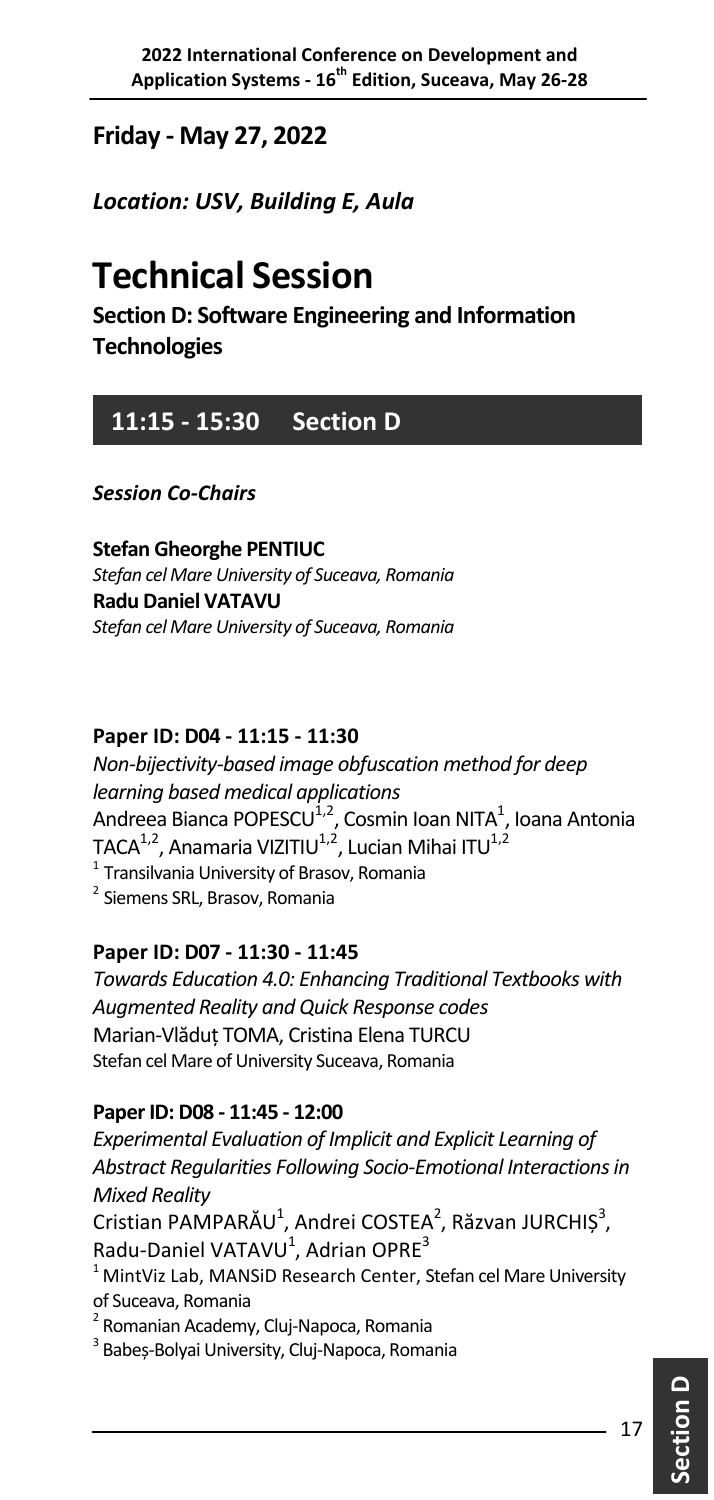#### **Paper ID: D27 ‐ 12:00 ‐ 12:15**

*Tendenciesin the use of Big Data analytics at a global level*  Marius Silviu MĂCIUCĂ, Mirela DANUBIANU, Corina **SIMIONESCU** Stefan cel Mare University of Suceava, Romania

#### **Paper ID: D29 ‐ 12:15 ‐ 12:30**

*ADLS Gen 2 for web serverlog data analysis* Elisabeta ZAGAN, Mirela DANUBIANU Stefan cel Mare University of Suceava, Romania

#### **Paper ID: D32 ‐ 12:30 ‐ 12:45**

*Tensor‐Based and Projection‐Based Methodsfor Dimensionality Reduction of Hyperspectral Images* Laura-Bianca BILIUS<sup>1,2</sup>, Stefan Gheorghe PENTIUC<sup>1,2</sup> <sup>1</sup> MintViz Lab, MANSiD Research Center, Stefan cel Mare University of Suceava, Romania <sup>2</sup> Stefan cel Mare University of Suceava, Romania

### **// Lunch break 12:45 – 14:30**

#### **Paper ID: D05 ‐ 14:30 ‐ 14:45**

*The delivery of large‐scale software productsthrough the adoption of the SAFe framework* Cristian FAGARASAN, Ciprian CRISTEA, Maria CRISTEA, Ovidiu POPA, Cristina MIHELE, Adrian PISLA Technical University of Cluj‐Napoca, Romania

#### **Paper ID: D33 ‐ 14:45 ‐ 15:00**

*Development of the fuzzy logic module to determine the*  $e$ *xpediency of event selection* Zakusylo M. TARAS, Volodymyr I. MESYURA Vinnytsia National Technical University, Ukraine

#### **Paper ID: D35 ‐ 15:00 ‐ 15:15**

*Application of the wheel of life balance to time management software* Zakusylo M. TARAS, Volodymyr I. MESYURA Vinnytsia National Technical University, Ukraine

#### **Paper ID: D41 ‐ 15:15 ‐ 15:30**

*Section method for monitoring the surface shape of a radiation spot in real time* Leonid TYMCHENKO, Natalia KOKRIATSKA, Volodymyr TVERDOMED, Yurii KUTAEV, Dmytro ZHUK State University of Infrastructure and Technology. Kyiv, Ukraine